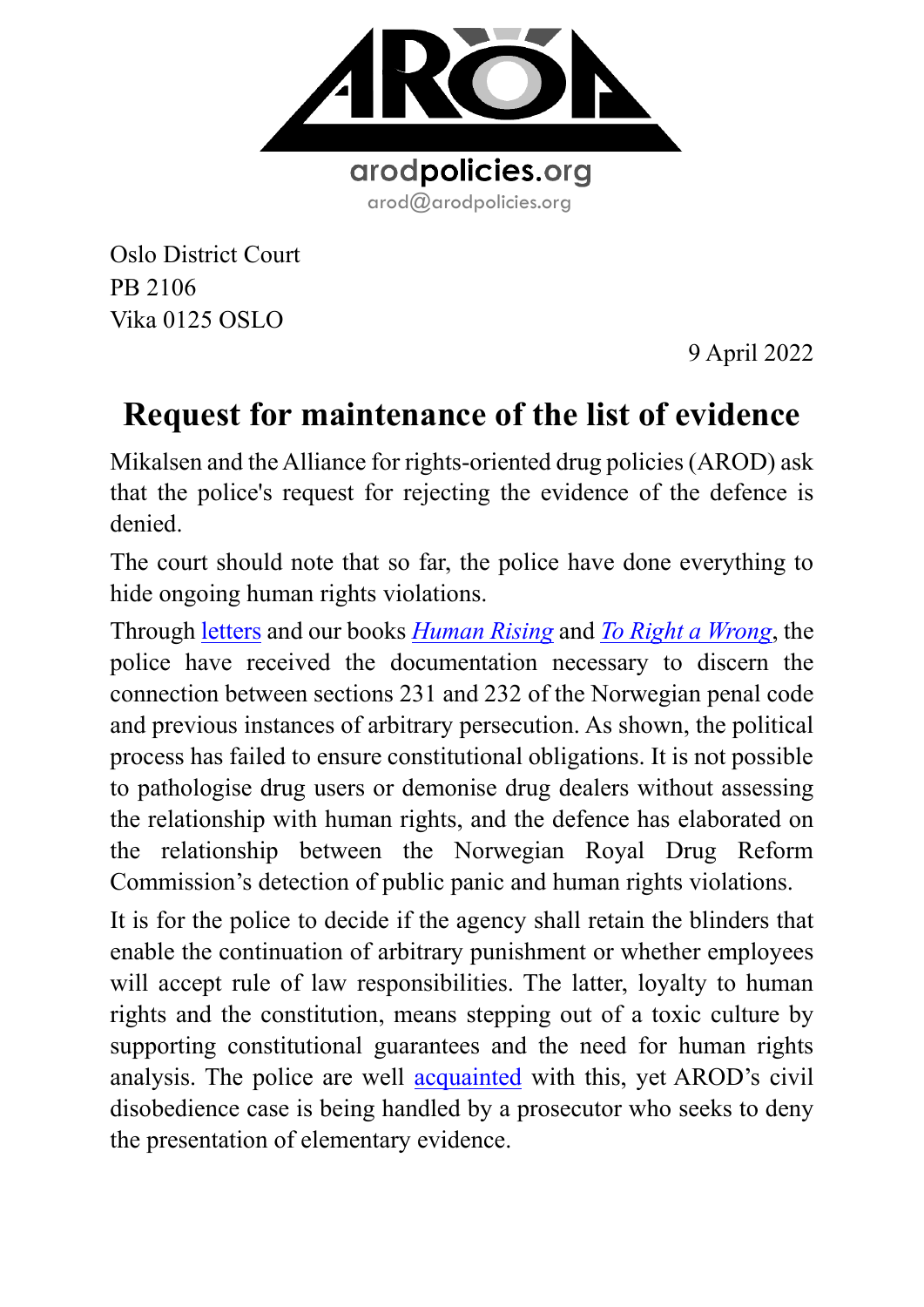

It is possible that the Norwegian Narcotic Officers Association (NNPF) [has](https://twitter.com/littufinkanskje/status/1512009602048704515/photo/1) a part to play. This lobbyist organisation appears to have been [crucial](https://twitter.com/littufinkanskje/status/1511642398128058369) in destabilising the political process, but the prosecution's request for dismissal of evidence is, under all circumstances, unacceptable. AROD and Mikalsen have made allegations of human rights violations that cannot be ignored, and presenting the list of witnesses and the documentary film is the easiest way to show the relationship between public panic and human rights violations. If anyone can vouch for punishment and the merits of the Norwegian drug policy, it must be the witnesses, and the documentary film presents a superior perspective on the current paradigm and the problems with human rights. It is the court's task to present an effective remedy, so this document elaborates on the importance of the evidence.

### **Witnesses**

Mikalsen and AROD's efforts to clarify the human rights concerns related to drug policy are supported by professionals worldwide, and the defence has delivered a document that not only frames the negotiations but links the struggle for rights to a forgotten chapter in Norwegian history.

This **document** shows why AROD committed civil disobedience, why the courts must consider the relationship between public panic and human rights, and why witnesses must testify. As shown, around 460,000 drug cases have been produced on dubious constitutional grounds after the Norwegian Supreme Court rejected a hearing in 2010 without justification. This itself is a human rights violation, and the defence insists that the witnesses are summoned to testify, as they are (or have been) key components of the drug war effort that is responsible for mass persecution.

#### *Ministry of Justice and Public Security Represented by the Current and Former Justice Minister*

The Ministry of Justice and Public Security was informed about the problem of a drug policy that is contrary to human rights in August 2009. Justice Minister Knut Storberget did nothing to fix this Gordian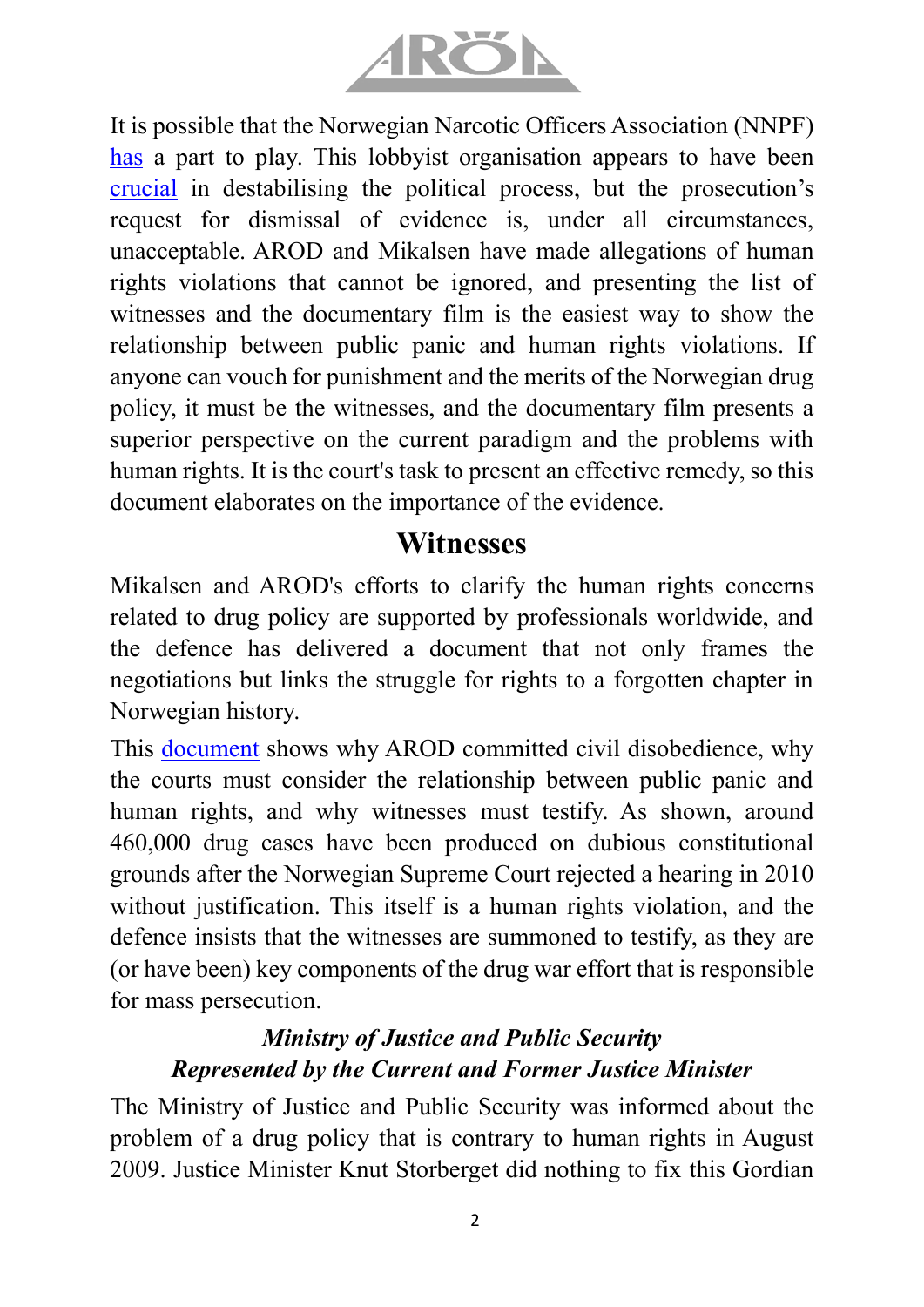

knot, and when Grete Faremo took over in 2011, Mikalsen attempted yet again to convince the Ministry to consider the problem seriously. In November 2011, the Ministry received documentation which revealed that leading authorities on the drug policy supported Mikalsen's claims. Professor of Criminology Nils Christie believed that Mikalsen had presented "an excellent and clarifying work" and Ragnar Hauge, who led the Department of Drug Research from 1975 to 1988, was "by and large in agreement" with Mikalsen. Hauge believed that the problem, as presented by Mikalsen, had been "put forward in a clear and convincing manner," but the Ministry abstained from further investigations.

On March 30, 2012, therefore, the Ministry received a new letter which illuminated the police's lack of interest in investigating drug offences. In correspondence with the police, Mikalsen had volunteered to solve several drug crimes provided that the police supported human rights analysis, but the police [would](https://twitter.com/roar_mikalsen/status/1508885611251388427/photo/1) not hear about this. Mikalsen believed that the police had an obligation to investigate large-scale drug offences and, therefore, wrote to the Ministry of Justice. He pointed out to the Ministry the importance of embracing the rule of law and explained,"[I]f the ministry is interested in looking more in depth at the relevance of human rights to the drug policy, I will do what I can to get a decent court process around this topic started by assuming the responsibility of about two tonnes of drugs". Mikalsen saw this as a contribution to the rule of law, but the Ministry of Justice did not respond.

Since then, Justice Minister after Justice Minister has received a letter from Mikalsen and AROD. Justice Minister Anders Anundsen learned that international authorities such as Douglas Husak, Professor at Rutgers University, were completely in agreement with Mikalsen, and more than 250 inmates at Halden and Ullersmo prisons demanded that the quality of the drug law be assured. The ministry [received](https://www.arodpolicies.org/five-questions-that-must-be-answere) five questions that needed to be answered for this to be done, but the inmates were met with the same rehearsed ignorance that Minister of Justice Anundsen later revealed on national television in NRK's *[Folkeopplysningen](https://tv.nrk.no/serie/folkeopplysningen/2016/KMTE50009615)*.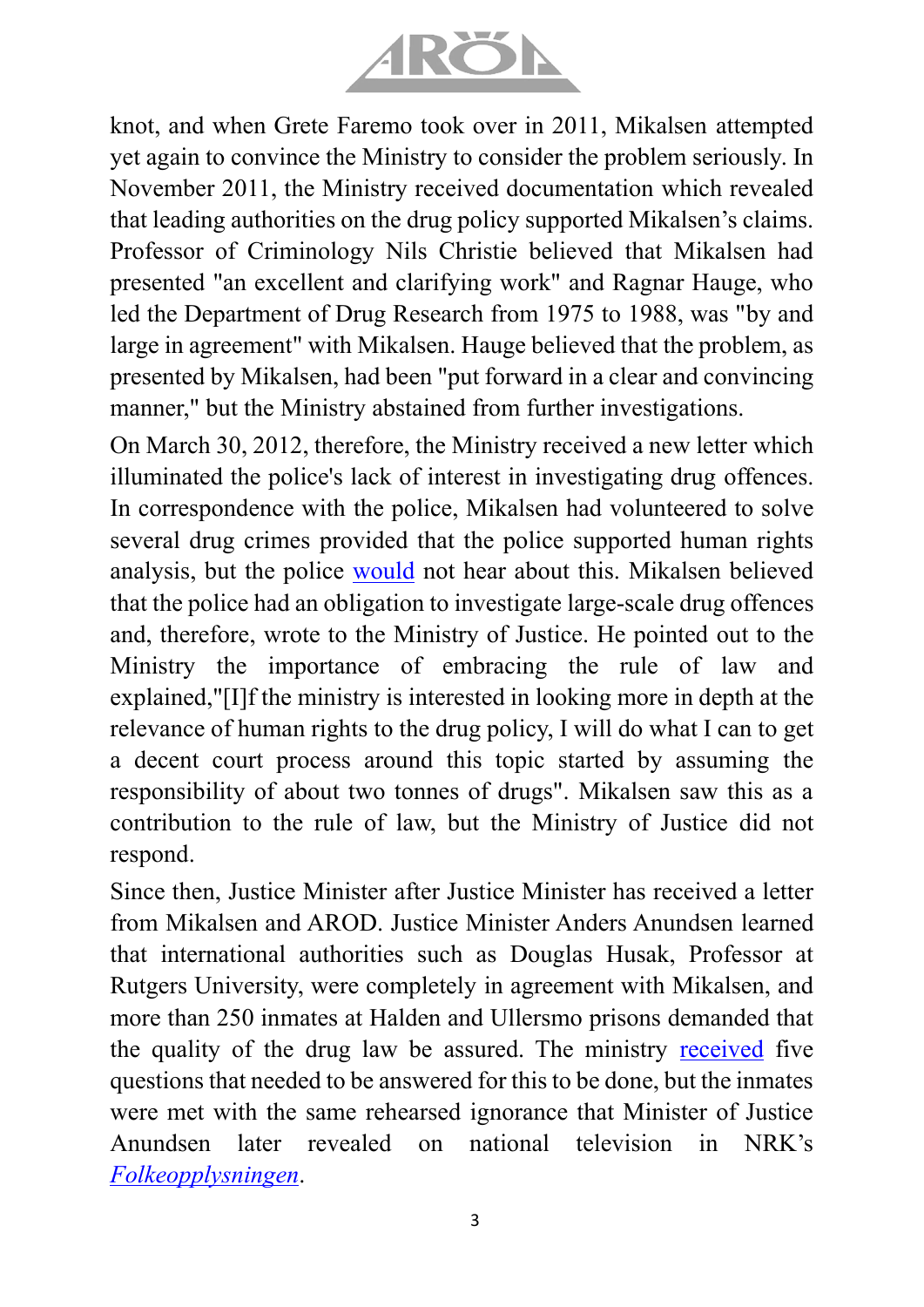

This is how the drug war effort was continued. Minister of Justice Per Willy Amundsen also ignored human rights, but in the report of the Royal Commission in 2019, the public panic was highlighted, a phenomenon that Mikalsen had drawn attention to 10 years earlier.

With the publication of the drug report, the rights-oriented debate gained new momentum. This report clearly showed that the political process had failed, and a handful of organisations [contacted](https://www.arodpolicies.org/_files/ugd/a479b9_691bc7dd23f649cf9d224f58dc203107.pdf) the Ministry of Health and Care Services to seek clarification regarding human rights in relation to the drug policy. The Ministry of Health responded by referring to the Ministry of Justice and Public Security as the appropriate body, and Minister of Justice Monica Mæland was [asked](https://www.arodpolicies.org/_files/ugd/a479b9_a83de8b30bfa4eda8a6f9d5934e62fc7.pdf) to deliver on human rights obligations. The Ministry of Justice [responded](https://www.arodpolicies.org/_files/ugd/a479b9_9e0428613d8649b081fce8c19f0f54cc.pdf) by sending the matter back to the Ministry of Health and Care Services as the appropriate ministry and had no additional comment on AROD's [further](https://www.arodpolicies.org/_files/ugd/a479b9_0c4c1eff6bbd4a03a5ff888a36a32509.pdf) attempt to clarify responsibility for the drug law.

Thus, the rights of the persecuted were met with official disdain and AROD began civil disobedience to persuade the courts to take action. On this basis, it is important to highlight the Ministry of Justice's responsibility to the persecuted groups. The defence has questions that must be answered, and the same applies to the Ministry of Health.

#### *Ministry of Health and Care Services Represented by the Current and Former Minister of Health*

The Ministry of Health was informed about the disparity between drug policy and human rights on 13 March 2013. Minister of Health Jonas Gahr Støre was the first to be held accountable, and incoming Minister of Health Bent Høie was informed about the disparity in December 2013. Since then, Høie has received a dozen letters from AROD which speak to the importance of clarifying a catalogue of rights. In 2015, the Minister of Health [received](https://www.arodpolicies.org/_files/ugd/a479b9_b483c92c5b7a499784af7207a14289ea.pdf) the same five questions as the Ministry of Justice as well as a walkthrough of human rights responsibilities. The [response](https://www.arodpolicies.org/_files/ugd/a479b9_f467c5d46f7d41ba9b4e260ee096f602.pdf) from the Minister of Health was that he "obviously respects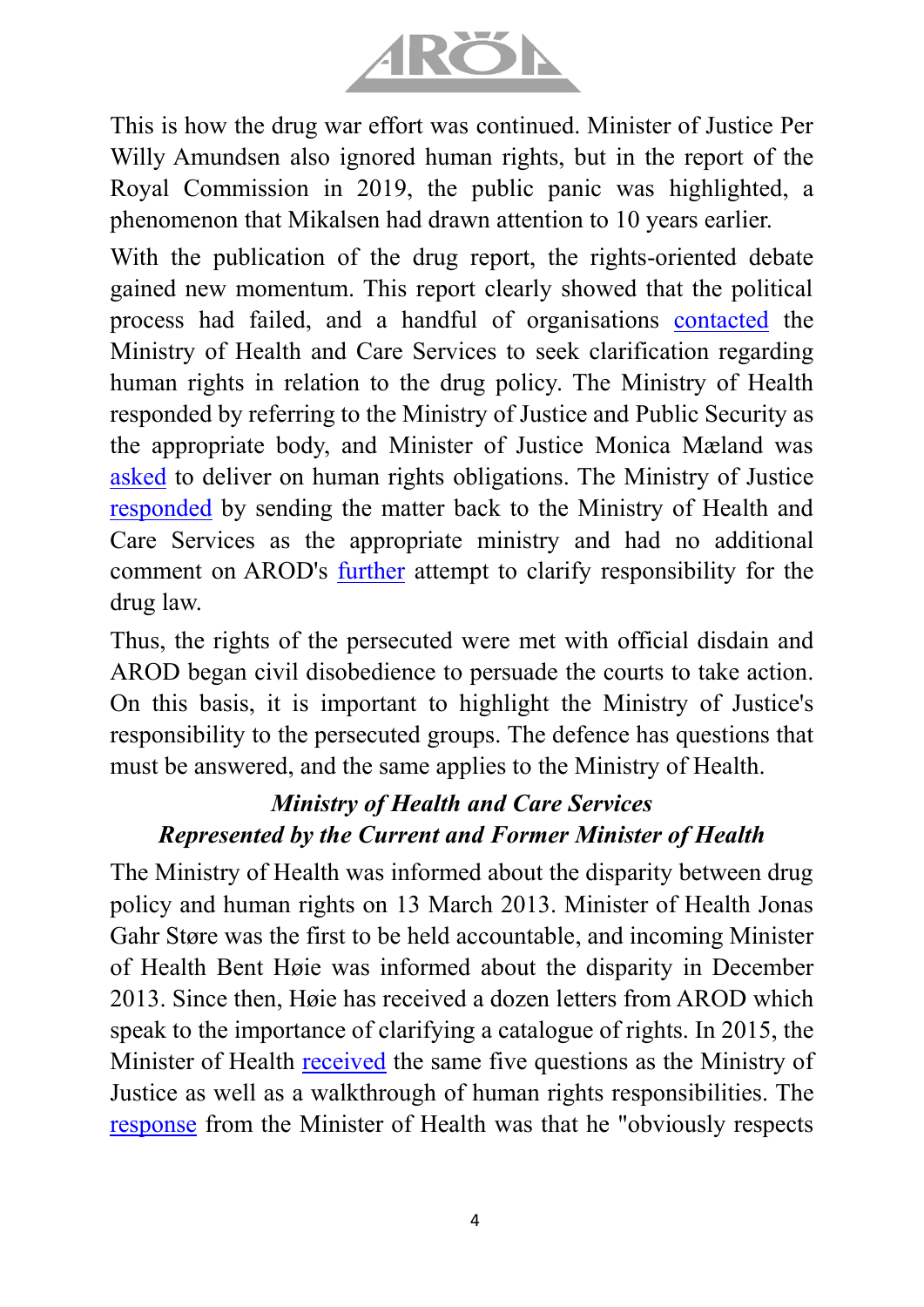

and will continue to respect human rights" but that "the ban on drugs must be upheld".

The Minister did not comment on any objections. In 2017, therefore, in [another](https://www.arodpolicies.org/_files/ugd/a479b9_8265d8e3b3ca46dbbe69fa151076430d.pdf) letter, the Minister of Health was held accountable and the problem of public panic was highlighted. AROD not only elaborated on the difference between the morality of prohibition and that of the constitution but the similarities of a war on drugs to preceding totalitarian campaigns were also anchored in their common implications for international law. Principled thinking showed that such moral crusades were not merely confused expressions of human growth ambitions but had a common theme: They were (and are) the result of a need to find a scapegoat, a fiend against which society can unite, as well as the tendency of the state to feed on this phenomenon by latching onto fear-based prejudices. It is this combination that has driven the history of unjust persecution, and since it is painful for officials who have viewed themselves as managers of a decent project to accept such information, AROD elaborated on the psychological challenges faced by employees.

Even so, the Minister of Health did not budge. The political process was still defined by public panic, but with the drug reform, a new opportunity for rights thinking arose. Together with a handful of organisations, AROD, therefore, [contacted](https://www.arodpolicies.org/_files/ugd/a479b9_691bc7dd23f649cf9d224f58dc203107.pdf) the Minister of Health and demanded that human rights concerns were put first. The Ministry of Health and Care Services responded by referring to the Ministry of Justice and Public Security as "the right body", but the Department of Justice placed the responsibility back on the Minister of Health because "the Ministry of Health and Care Services has the main responsibility for following up on the drug policy". AROD, therefore, [contacted](https://www.arodpolicies.org/_files/ugd/a479b9_c12b9f41d2234411ba44aaa62bee6b8b.pdf) the Minister of Health, but the Minister [referred](https://www.arodpolicies.org/_files/ugd/a479b9_b61791c982d84ee39908420c87470ce2.pdf) "to the Parliament's treatment of the drug reform in question".

This makes no sense when public panic has been detected and the Norwegian Parliament continues to support a regime of punishment based on rejected premises. The response of the Minister of Health,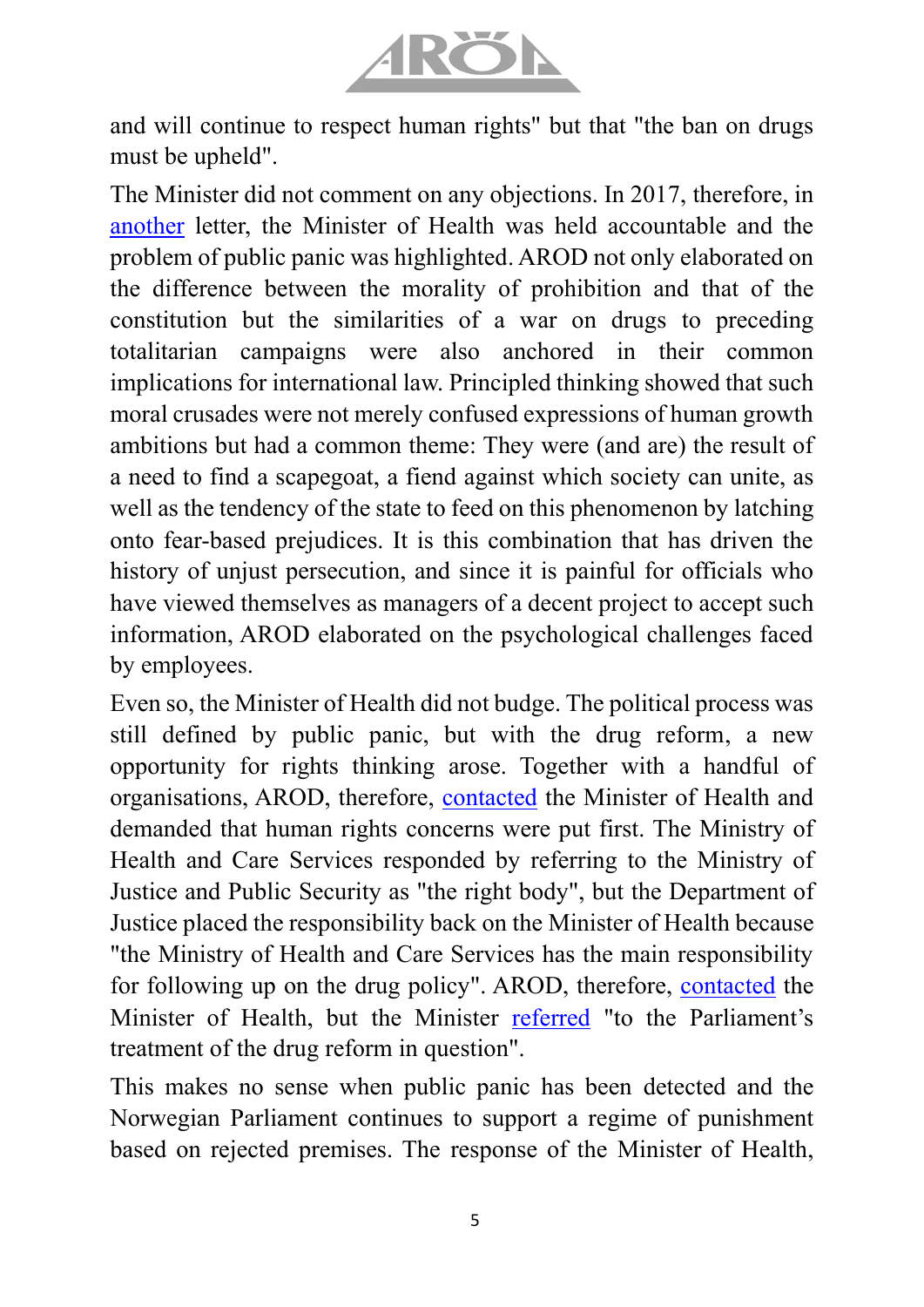

therefore, led to [another](https://www.arodpolicies.org/_files/ugd/a479b9_2d1fee88d04c44e2ad9c8cb472cd41ff.pdf) letter in which AROD warned of civil disobedience. This letter stated the following:

*For a number of years, we have tried to get the Norwegian state to recognise international obligations in this area of law, and we do not find the Minister of Health's answer reassuring. On the contrary, the Minister is familiar with the Royal Commission's detection of public panic as formative to drug policy and has received documentation of the connection between this phenomenon, unconsciousness, scapegoating, arbitrary persecution, and human rights crimes. The Minister is aware that there is the same mismatch between the human rights principles and drug policy as there was between these principles and the prohibition of homosexuality earlier, and we are very disappointed with the Minister's lack of commitment.* 

*After all, the Minister has all the essentials to understand the injustice of drug policy. As an openly gay man, the Minister is part of a group that was previously hunted by the police due to an orientation that others, with no right, could interfere with. Principles such as equality, autonomy, proportionality, and the presumption of liberty invalidate state intervention, and the most relevant difference between homosexual people and drug users is that the latter has had to suffer far more for their beliefs, that the state's responsibility has not yet been recognized, and that we are dealing with a far greater legal scandal.* 

*While the prohibition on homosexuality was mostly dormant and only a few received punishment, the police resolve around 30,000 drug cases a year. The effort put into this operation is far more organized, far more totalitarian, and it is astonishing that the Minister of Health has no qualms about leading the way in oppression. It happens on the Minister's watch after the Minister has been sufficiently informed and knows better. Therefore, AROD will set up an outlet for cannabis consumption outside the police station on September 11, 2021, so that we can use the right of review of the law.*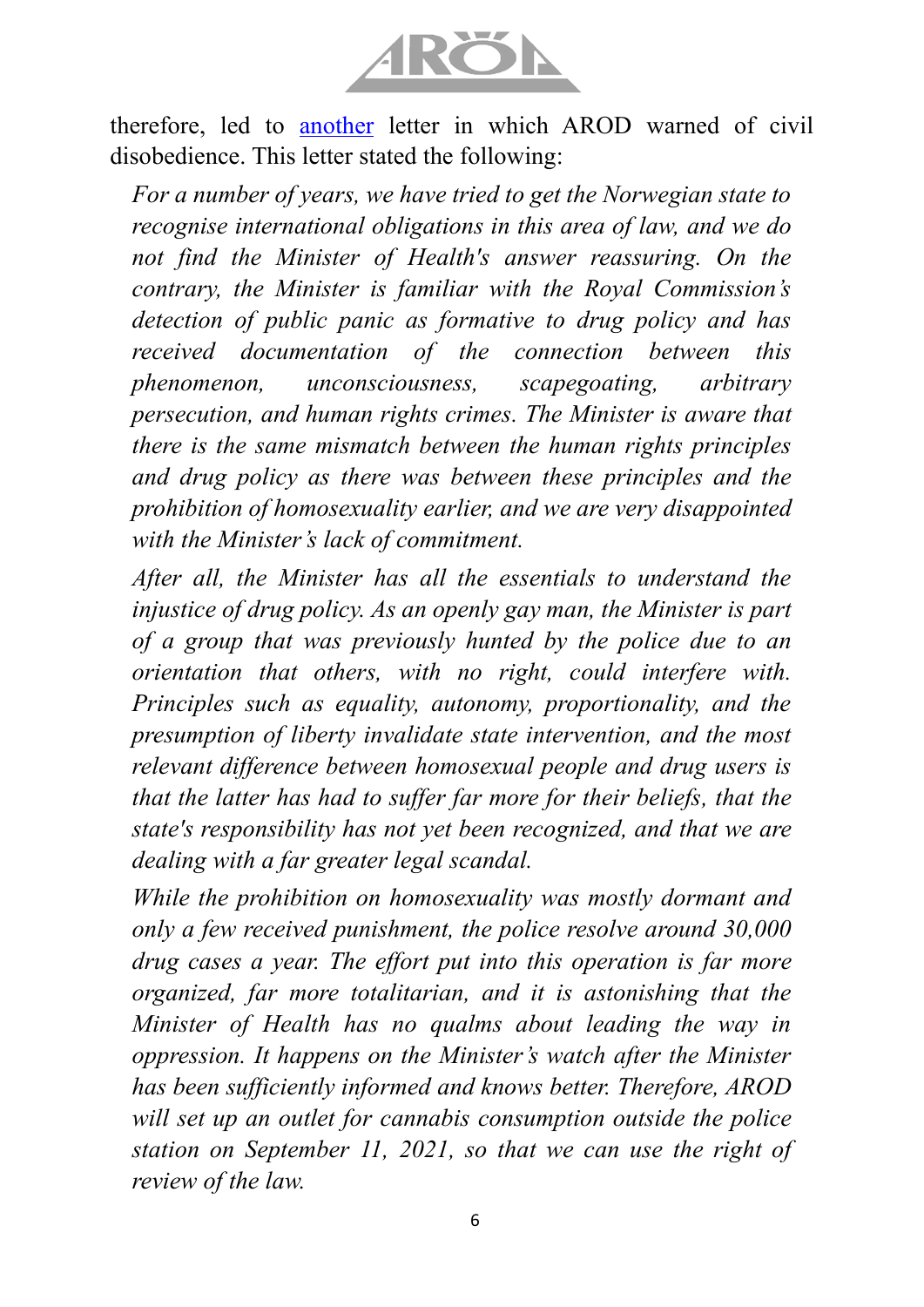

Based on this history, both the former and the current Minister of Health are key witnesses when it comes to looking at a catalogue of rights. The former, who was a supporter of punishment until 2016, has since turned and now rejects the reasons that the current Minister of Health uses to continue with the punishment. He has [said](https://www.midtnorskdebatt.no/meninger/ordetfritt/2021/06/02/Hjelp-ikke-straff-24060121.ece) the following:

*Today's penal system has failed. The weight of documentation indicates that this has no positive effect but, on the contrary, many negative consequences. Punishment has major harmful impacts and a socially skewed effect. In other words, it is those who claim and believe that Norway should continue to punish the use of drugs in the way we do today who should find the scientific documentation to proceed with something that has been proven to not work. So far, they have not been able to come up with qualified evidence for their claims.*

This is the status of the current events. The burden of proof is on the state, and the good reasons for punishment have not been forthcoming. Nevertheless, Minister of Health Ingvild Kjerkol insists on continuing with the retribution scheme, and the defence, therefore, requests that representatives of the Departments of Health and Justice attend the court hearings to deal with matters of constitutional importance. The same applies to the representatives of the higher prosecuting authority.

#### *The Higher Prosecuting Authority Represented by Director of Public Prosecutions Jørn Sigurd Maurud*

Director of Public Prosecutions Jørn Sigurd Maurud has been a staunch supporter of principles that must weigh heavily if a liberal rule of law is to survive. That is why the Director of Public Prosecutions endorsed the decriminalisation of drug use as part of the Norwegian drug reform, and it was in the spirit of the same principles that AROD and Mikalsen set up a booth with psilocybin and cannabis products outside the main police station in Oslo. This was done in response to the fact that Mikalsen has worked to clarify rights since 2009 but that all agencies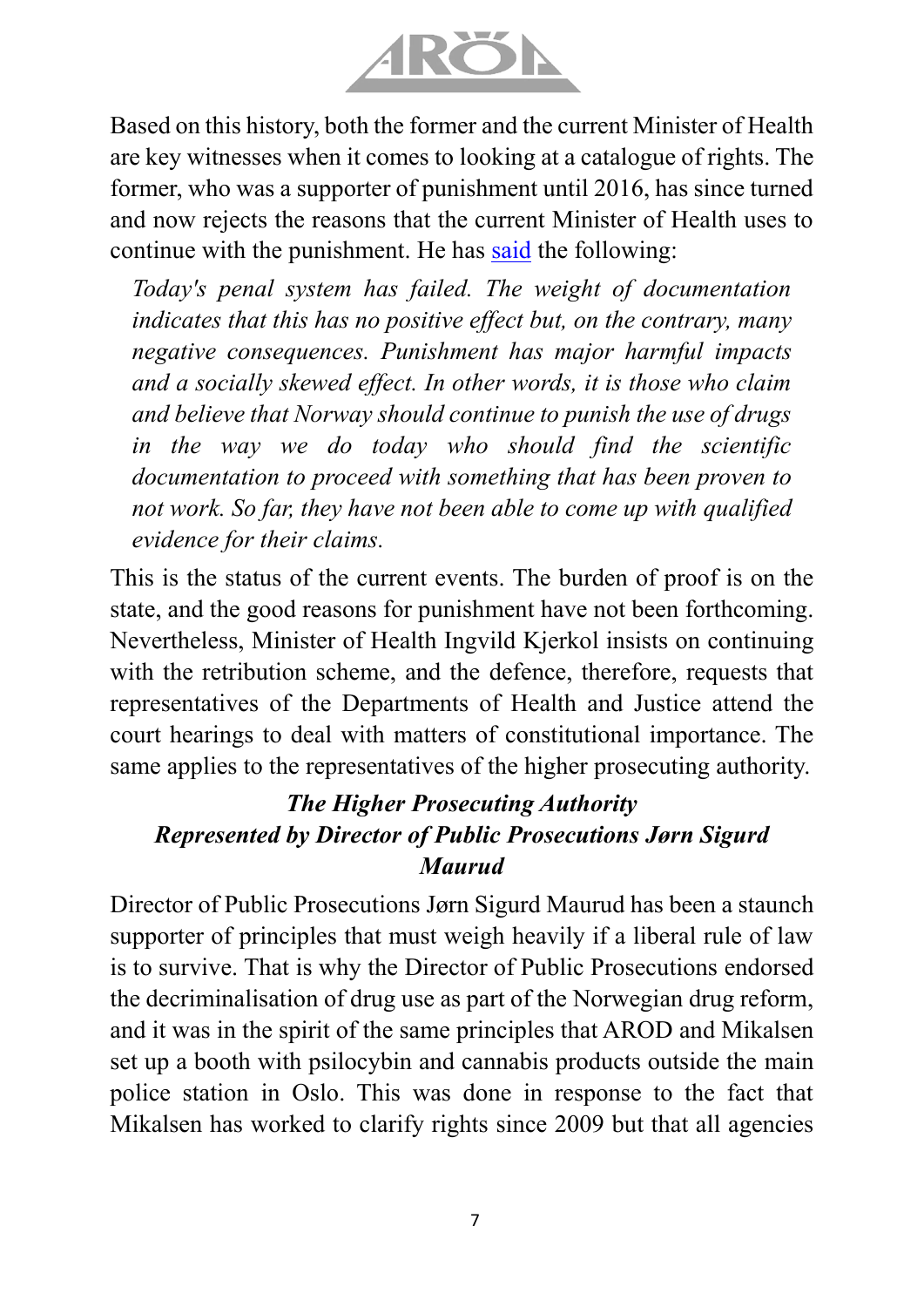

involved with the drug prohibition have relinquished their professional responsibility.

In regard to the Directorate of Public Prosecutions, the head of the prosecuting authority was informed about the lack of a basis for punishment in 2009, but Director of Public Prosecutions Tor-Aksel Busch did not support a human rights analysis. He was, therefore, [reported](https://www.arodpolicies.org/_files/ugd/a479b9_192b0b7fe24849f5a0f681caf96706a3.pdf) to the corruption unit of the Norwegian police in 2009 for opposing the rule of law guarantees, a complaint that was dropped. On 1 March 2019, therefore, after the Royal Commission had shown moral panic to be a problem with drug policy, AROD [contacted](https://www.arodpolicies.org/_files/ugd/a479b9_0e8597c345eb400cb5deb96f6890b372.pdf) the Director of Public Prosecutions again and referred to previous correspondence where Director Busch was invited to support the right to an effective remedy, as well as his answer that this was an issue that courts and politicians had to deal with.

This was obviously not good enough. In times of moral panic, one cannot trust these institutions to uphold the rule of law, and in hindsight the Higher Prosecuting Authority should have heeded Mikalsen's previous communication. As established in a letter dated 9 September 2009, the Narcotics Act had a problem measured against the European Convention on Human Rights (ECHR) and the International Covenant on Civil and Political Rights (ICCPP). This had been ignored by politicians and courts for a long time, as politicians and the police, in general, had failed to question laws that unreasonably pointed out vulnerable groups for persecution. Nevertheless, it was clear that several public officials had committed a serious crime by covering up the violation of human rights, that individual integrity was the key to overcoming this problem, and that the Director of Public Prosecutions had an obligation to assist subordinates and violators of sections 231 and 232 of the penal code in providing clarification regarding rights.

In failing to deal responsibly with this letter, the human rights situation got worse, and with the detection of public panic by the Royal Commission on Drug Policy Reform the Higher Prosecuting Authority had a special responsibility to ensure constitutional protection.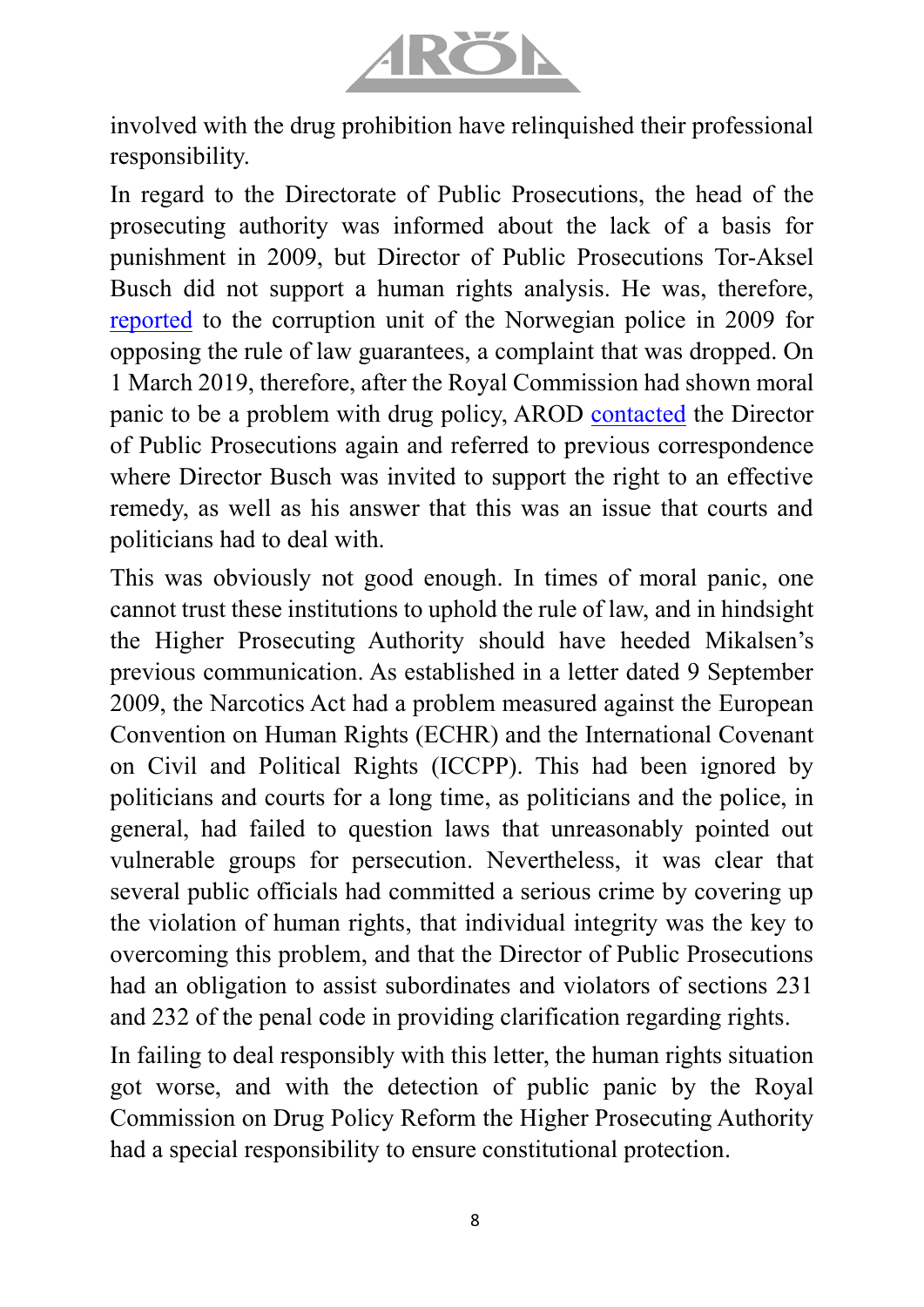

AROD wrote this after Chief Public Prosecutor Runar Torgersen, as chair of the Royal Commission, had ignored inquiries from civil society about the need for a general human rights analysis. By 2019, it was clear that the drug reform was about to fail, and AROD informed the Director that several hundred thousand citizens had rights that remained overlooked. AROD also mentioned that as a result of this, the respect for law and order had been severely damaged, and a proposal was made to help the rule of law. Since Director of Public Prosecutions Busch had, 10 years earlier, denied the right to review the drug law to serious drug offenders, AROD proposed to supply the prosecution authority with the amount of cannabis that the Director of Public Prosecutions deemed appropriate to trigger rule of law guarantees but there was no response. AROD, therefore, looked forward to Director of Public Prosecutions Busch's departure and wrote a [new](https://www.arodpolicies.org/_files/ugd/a479b9_a3cd566216524c669634801eb06634c8.pdf) letter in 2020 when Jørn Sigurd Maurud took over. AROD thanked Maurud for his involvement in the Norwegian drug reform and referred to the report of the Royal Commission, which substantiated allegations of human rights violations. In this letter, AROD called for more responsibility from the Director of Public Prosecutions, as law and order had lost much of its

weight. AROD wrote:

*While politicians, police officers, judges, public prosecutors, and other officials have ignored international law obligations in the area of drug policy, drug offenders have come forward with offers to provide information that could lead to the investigation of several tons of cannabis imports. Not only have the police, as an agency, refused since it conditioned the authorities to stand behind the rule of law guarantees but hundreds of police officers and a justice minister have also declined the same offer because they did not want to consider the human rights of drug offenders.*

This was the status of law and order in 2020. Medical users of cannabis had contacted the Director of Public Prosecutions and stated that they cultivated cannabis under the emergency law principle, and AROD was aware that several would report themselves to the police. AROD, therefore, requested a circular with guidelines for the prosecution in the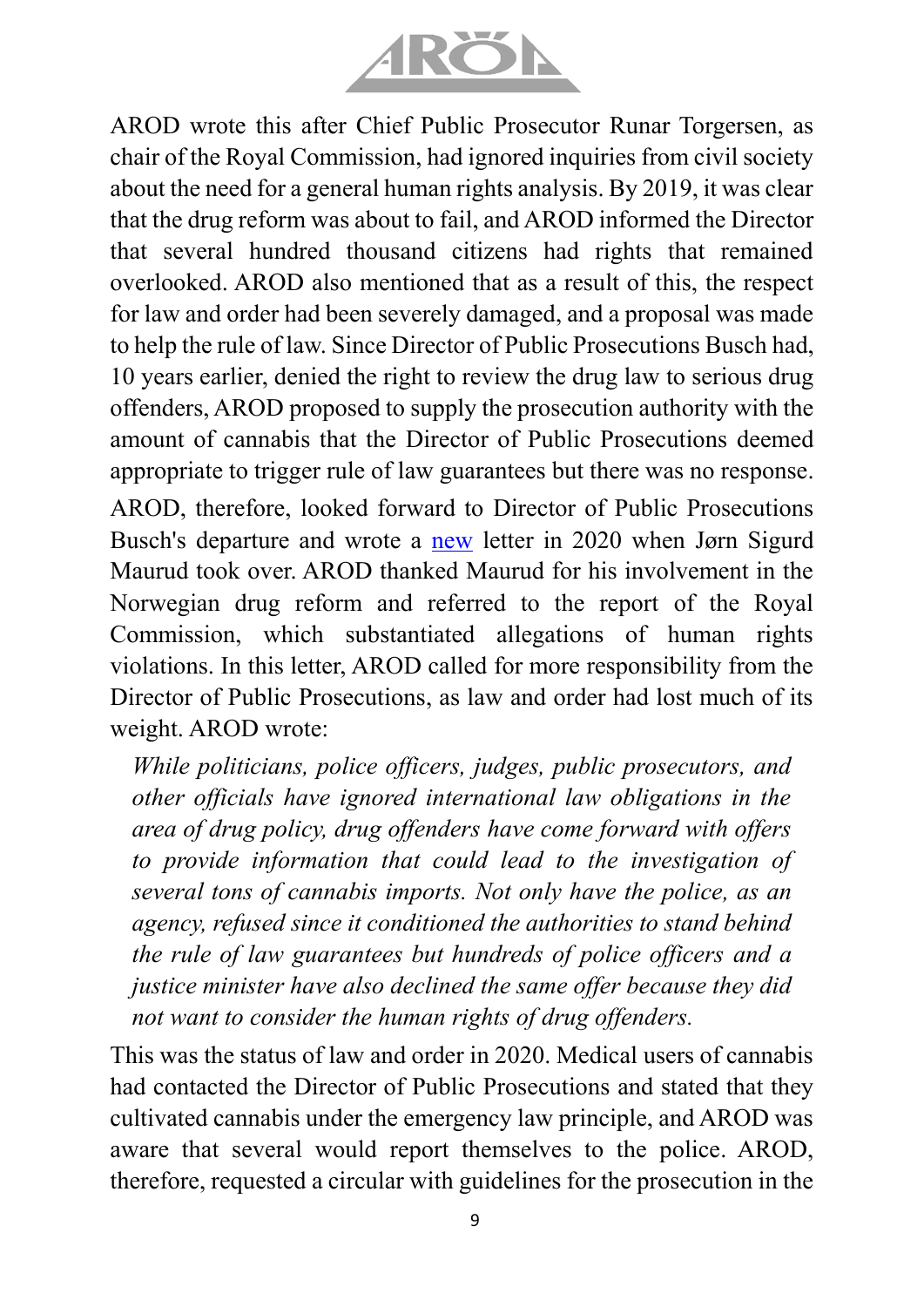

cases where recreational users, sellers, and manufacturers had contacted the police to promote a human rights argument. Had the Director of Public Prosecutions provided such guidance, prosecutor Vilde Humlegård would probably have thought twice before opposing the realisation of human rights, but Director of Public Prosecutions Maurud's regrettable reply was that AROD's inquiry "does not occasion measures or comments from the Director of Public Prosecutions". AROD, therefore, [responded](https://www.arodpolicies.org/_files/ugd/a479b9_ebdfe6d7b9394579a5513390a6c0358a.pdf) on 15 July 2020 with a cease-and-desist letter.

In this letter, AROD held Director of Public Prosecutions Maurud responsible for continuing the sentencing scheme on scientifically rejected grounds and offered a way out. Mikalsen wrote:

*In order to speed up the political process and limit the damage that post-constitutional conditions inflict on the people, we want to activate the judiciary's obligations to the persecuted groups. As the head of an organisation dedicated to this purpose, I, therefore, keep a small amount of cannabis products and will hand them over to government officials at the appropriate opportunity.*

*It is up to the Director of Public Prosecutions and his office how the arrest/handover may take place. You can either arrange this in a decent way, one that does not further ruin the life of my immediate family, or you can kick in doors. In any case, you know how to get hold of me, and that I will exercise my right to a human rights defence.*

*The Director of Public Prosecutions also knows that I have an arguable claim of human rights violations, one that coincides with the conclusions of the Royal Commission. In addition, the Director of Public Prosecutions has been informed about the points where Norway does not satisfy international guidelines in the area of drug policy, that I take this step because the persecuted have been denied an effective remedy for 10 years, and that the damage that follows in the wake of a drug policy based on totalitarian premises is too large to ignore. I, therefore, will do my civic duty. I do not ask to be*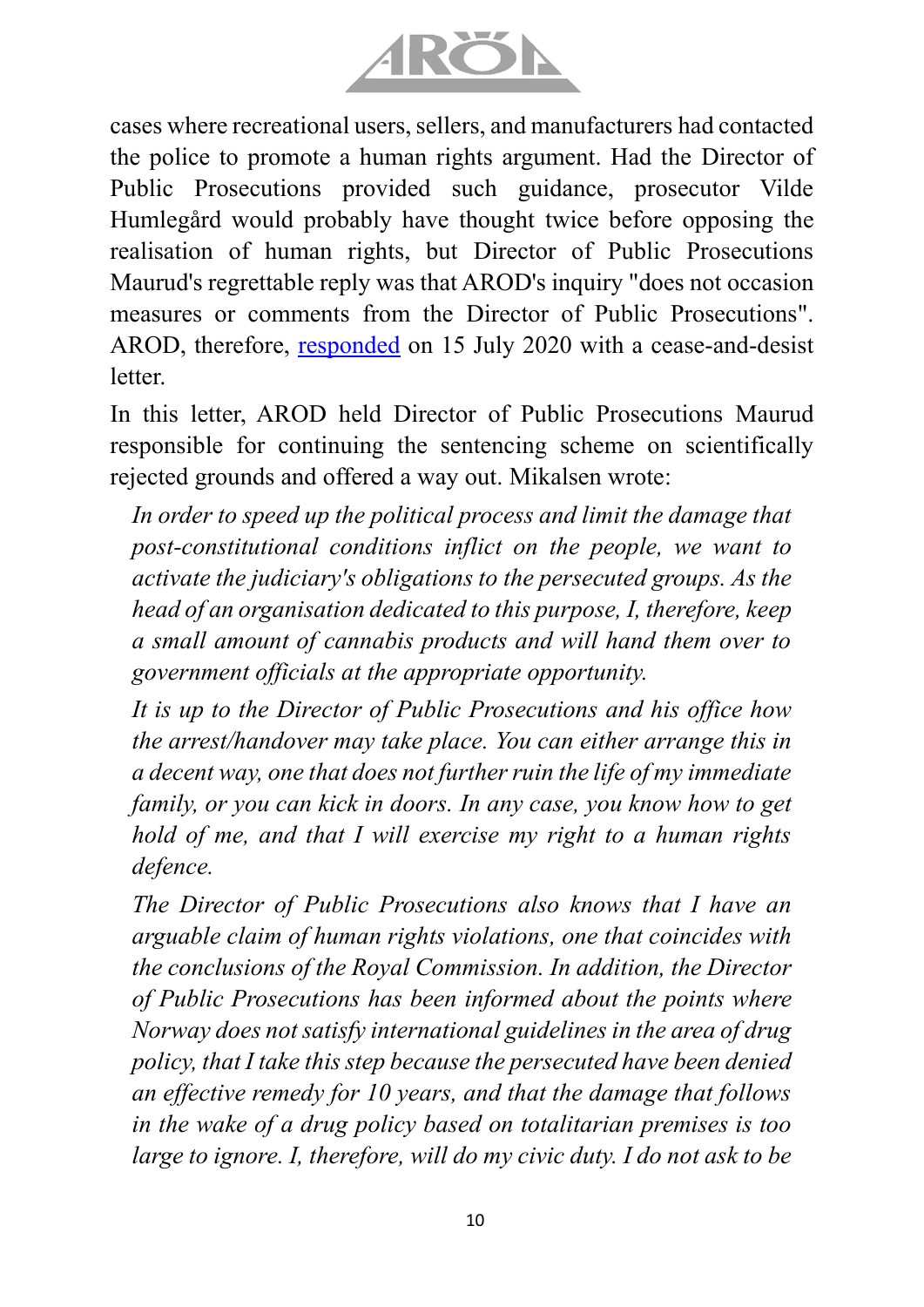

*considered in the mildest possible manner, but for a legal process worthy of the rule of law and on behalf of the persecuted groups, AROD hopes for constructive cooperation to ensure that we do not fall outside the rule of law again.*

AROD looked forward to hearing from the Director of Public Prosecutions, but nothing happened. Nor did [another](https://www.arodpolicies.org/_files/ugd/a479b9_7671f1d8f8094688882cb05c1ca5075b.pdf) letter which dealt with the shortcomings in the Director of Public Prosecutions' investigation into means of force in less serious drug cases have any consequences, so AROD began civil disobedience and [invited](https://www.arodpolicies.org/_files/ugd/a479b9_174a03f055134e8d85bd773c8993f92f.pdf) the Director to support this mission. He has yet to respond.

### *The Higher Prosecuting Authority Represented by Chief Public Prosecutor Runar Torgersen*

Chief Public Prosecutor Runar Torgersen has intimate knowledge of AROD's human rights argument. It was Torgersen who authored the letters that Director of Public Prosecutions Busch signed in 2009, and he was the prosecutor when the Supreme Court denied human rights protection to the persecuted in 2010. Later, as head of the Royal Commission on Drug Reform, Torgersen received [seven](https://www.arodpolicies.org/norwegian-authorities) letters from AROD explaining why it is incompatible with the commission's mandate to exclude a regulated market from a human rights analysis. However, Torgersen chose to interpret the mandate narrowly, ensuring a continuation of the blind spot that AROD seeks to expose.

After talking to Torgersen about this in March 2019, the members of the Royal Commission [received](https://www.arodpolicies.org/_files/ugd/a479b9_775137ad912f4729aff076e36330c944.pdf) a letter where AROD encouraged mutiny, and it is largely because the Chief Public Prosecutor accepted the government's demand to exclude the regulation of drugs from a rights analysis that we gather in court. Had the committee followed its mandate, which was to assess the human rights situation of the proposed legislation, this would possibly have been avoided. The proposed legislation entailed penalties for all other than small amounts of drug use, which meant that punishment above this threshold had to be looked at, and it is because all involved with the formulation of policy have disregarded the rights of those involved with the drugs market that the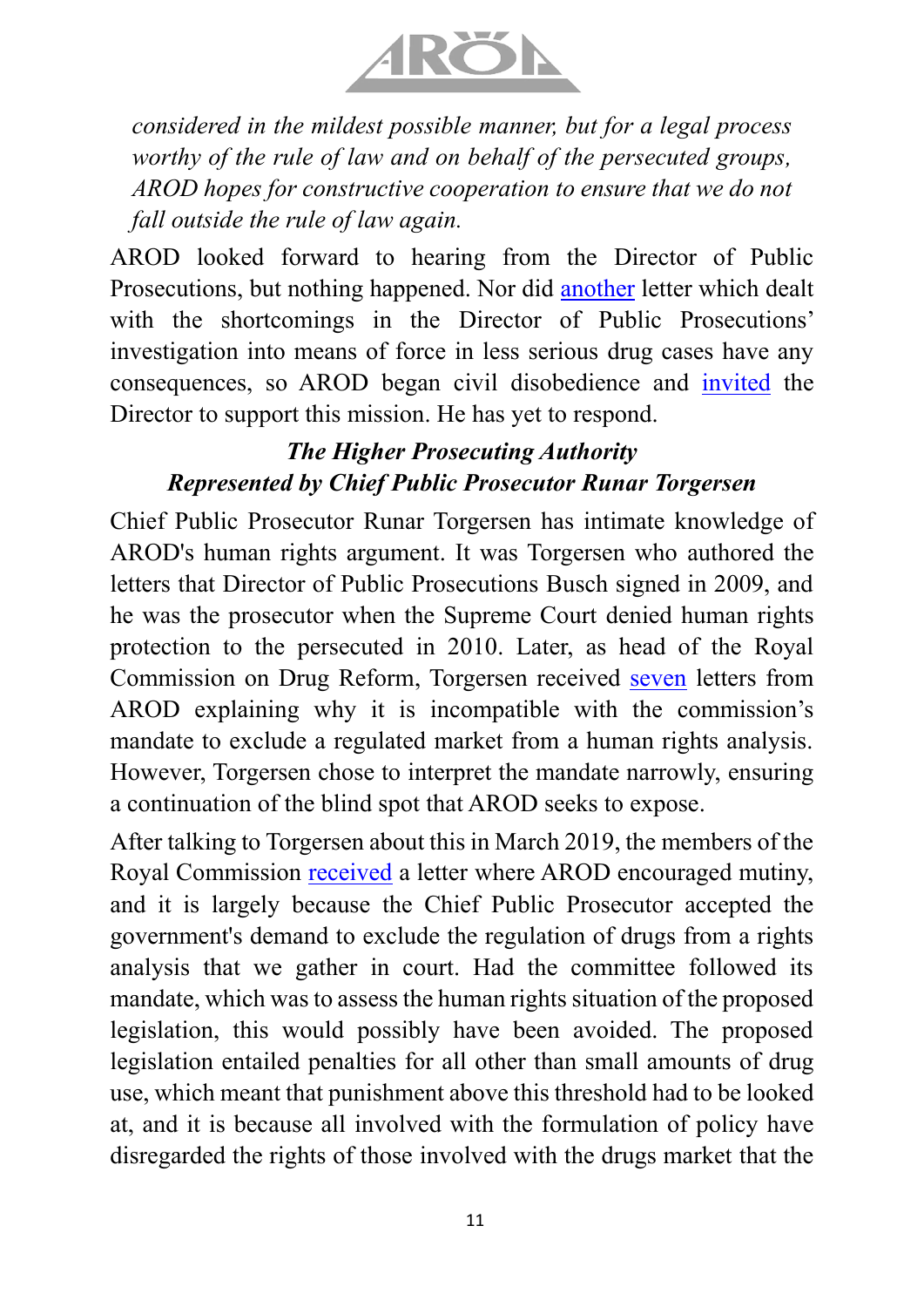

defence asks the courts to do the job that politicians and the Royal Commission did not do and which the prosecutor will not see done.

## **The prosecution's responsibility to ensure human rights**

The prosecuting authority insists that the list of evidence must be rejected in its entirety. Neither witnesses, documentation, nor films that support the allegation of human rights violations are wanted, but this is only because the police thrive in darkness when it comes to drug policy. Since 2005, the agency has opposed all attempts at a human rights analysis and even covered up serious drug crimes, and the prosecutor appears more interested in protecting a toxic culture than contributing to the development of human rights.

This is sad, but the Director of Public Prosecutions has [declared](https://www.aftenposten.no/meninger/debatt/i/9KA319/ansvaret-for-ulovlig-bruk-av-straffeprosessuelle-tvangsmidler-er-delt) that "the prosecuting authority – and the courts where they are involved – have a special responsibility in this area to ensure that the use of coercive measures is in accordance with Norwegian law". It is also clear that the detection of public panic by the Royal Commission indicates that the political process has failed to secure human rights. The Royal Commission uses words like "unbalanced views", "misleading perceptions", "misapplication of punishment", and "reality-resistant iniquity" to summarise the development of drug policy, and the defence has prepared questions that must be answered if punishment is to be continued. The witnesses are crucial in this context. They have the leading responsibility of providing insight into the punishment regime, and rather than shielding the drug law from questions, the prosecutor should appreciate this opportunity to provide clarification regarding rights.

In any case, there are no good reasons to write off the witnesses. From the police scandal that has been unfolding in the Norwegian media, we see that thousands of human rights abuses are carried out against users every year, and the courts should not accept the prosecutor's reasoning. The prosecution seeks to convince the courts that politicians can do the job that they are supposed to do and that it is premature to override the political process. This is how the higher prosecuting authority has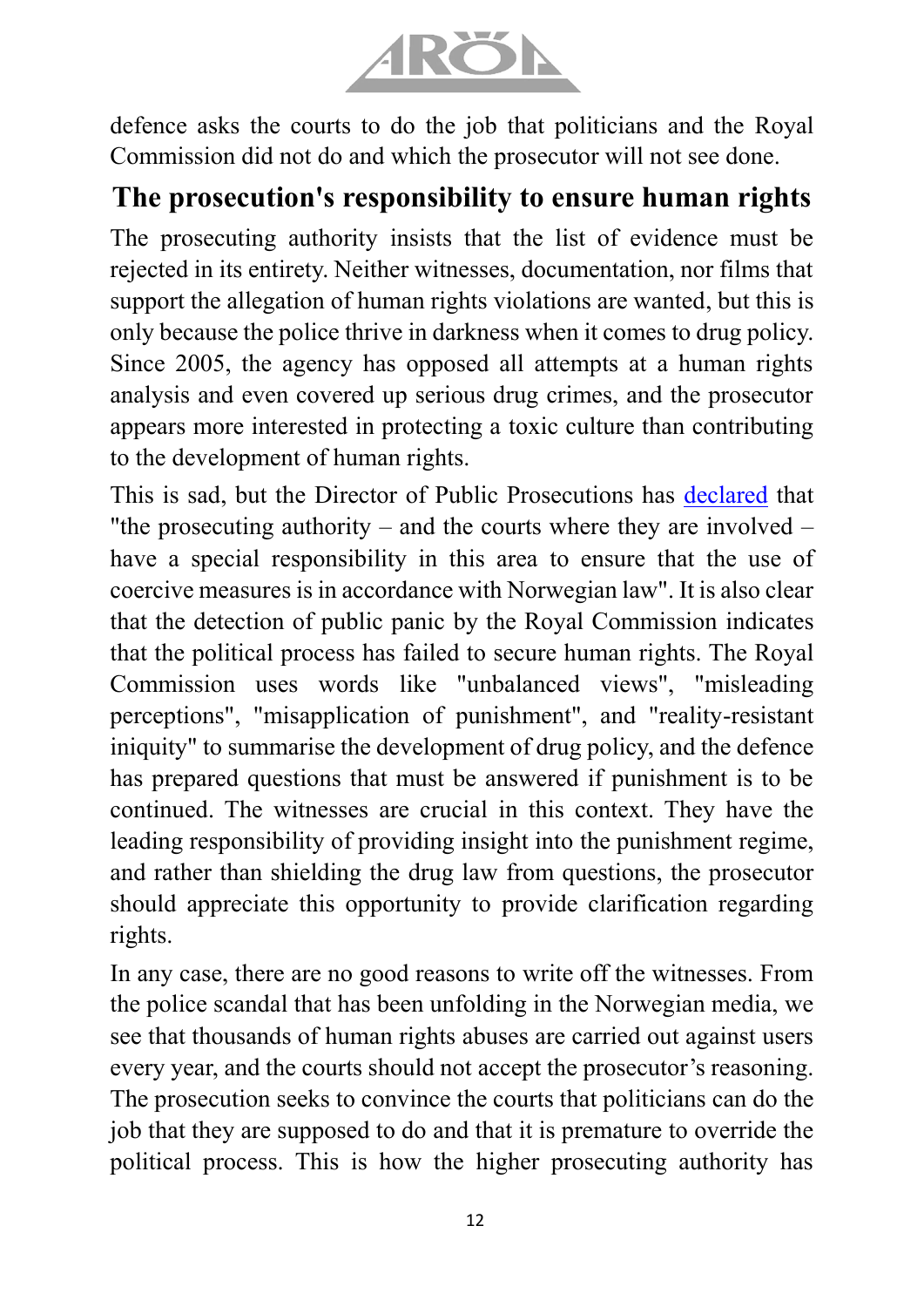

ignored human rights for 13 years, but the Director of Public Prosecutions is **[adamant](https://www.aftenposten.no/meninger/debatt/i/9KA319/ansvaret-for-ulovlig-bruk-av-straffeprosessuelle-tvangsmidler-er-delt)** that there must be a greater sense of responsibility.

The prosecutor, therefore, cannot claim that "the courtroom, during the main hearing, is not considered a suitable place to otherwise shed light on criminal policy or the desire for a change in the law on the part of the accused". It is clearly the task of the courts to subject the political process to constitutional review, and the police scandal that is unfolding is part of a far bigger picture, one that deals with the rights of several hundred thousand citizens.

# **Duty to testify on behalf of human rights**

As shown, there are good reasons why AROD and Mikalsen want the testimonies of the Ministry of Justice, the Ministry of Health, and the higher prosecution authority, and we insist that all summoned witnesses attend. This is not only in the interest of the nation but of all actors. The penal code is subordinate to human rights, which everyone is obliged to promote, and the duty to testify is supported by the Director of Public Prosecution's own letter on guidelines for the prosecuting authority.

In [this](https://www.riksadvokaten.no/document/nytt-kvalitetsrundskriv/) letter, "it is emphasised that in the criminal proceedings of the police and the prosecuting authority, ethical reflections and professional objections shall be encouraged". Furthermore, according to the ethical guidelines, any employee of the prosecuting authority "must act in a way that promotes a legally secure and trustworthy criminal justice system in accordance with law and order. The reference to law and order is intended to cover all rules and guidelines given in or pursuant to law and the constitution. The rules of international law that the Norwegian authorities are obliged to follow are also covered. The legal order also includes fundamental values and principles on which the administration of justice is based, including the rule of law, equality before the law and the individual's fundamental freedom and autonomy."

It sounds nice on paper but is not the actual status. Neither rule of law, equality before the law, the individual's fundamental freedom and autonomy, nor ethical reflections on this have led to any consequences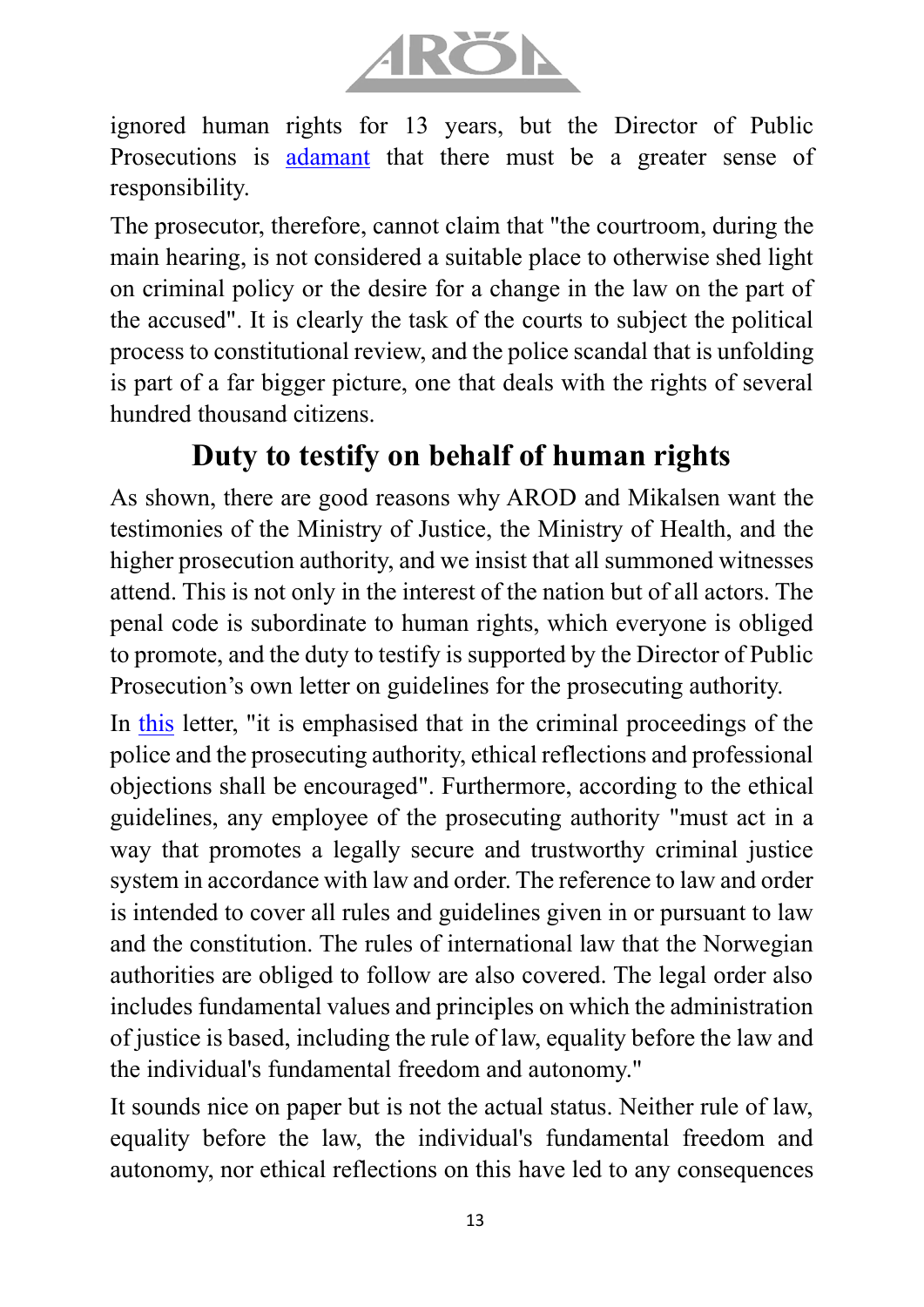

for the penal regime. The prosecuting authority continues to inflict punishment on discredited terms, and the court has a unique opportunity to rectify the sins of the past.

AROD, therefore, maintains that an effective remedy must be provided. Not only do these witnesses possess important first-hand knowledge, but there is, as the Director of Public Prosecutions states, "no fundamental conflict between good crime fighting and human rights". The two follow as one from an understanding that has been built over time, and society is ripe for a resolution to the incarceration scheme in drug policy.

## **Movie screening**

The defence also insists that the court allows the presentation of documentaries, as they are effective for seeing a bigger picture. It will be difficult even for the prosecutor to maintain the blinders after AROD's viewing, and we remind the court of the principle of equality of arms. A few hours' time for this project is more valuable to the rule of law than the thousands of hours that are spent each year on settling questions of guilt in drug cases, and an expanded perspective is important if the court is to make a decision on the issue on an informed basis.

The defence will, therefore, show *[Kampen om](https://www.youtube.com/watch?v=C0zw9kS9O4c) Hampen* (1996), a Danish film which documented exactly what the report of the Royal Commission tells us, only 25 years earlier. It was clear at this point that the drug policy could not be defended when measured against the principles of human rights and that a human rights analysis would have favored the arguments of the persecuted groups. The next documentary to be shown is *[The House I Live In](https://www.bing.com/videos/search?q=the%20house%20i%20live%20in%20movie&docid=608044864067821055&mid=8325E71C4FC81D73AA7C8325E71C4FC81D73AA7C&view=detail&FORM=VIRE&fbclid=IwAR3GaGoLS2EJ2-r11GDoIWNZGuoJ7mdYTOg5ps9bGlnU2x9g712pEX0KQmA)* (2012). It shows how the negative ripple effects of the prohibition have spread, precisely because politicians do not want to take responsibility. The third film is Norwegian television's *[Folkeopplysningen](https://tv.nrk.no/serie/folkeopplysningen/2016/KMTE50009615)* (2016), which brings us back home. Everything needed to win a human rights analysis is shown in the other films, but the interview with Minister of Justice Anders Anundsen is important. Not only does the Minister of Justice repeat